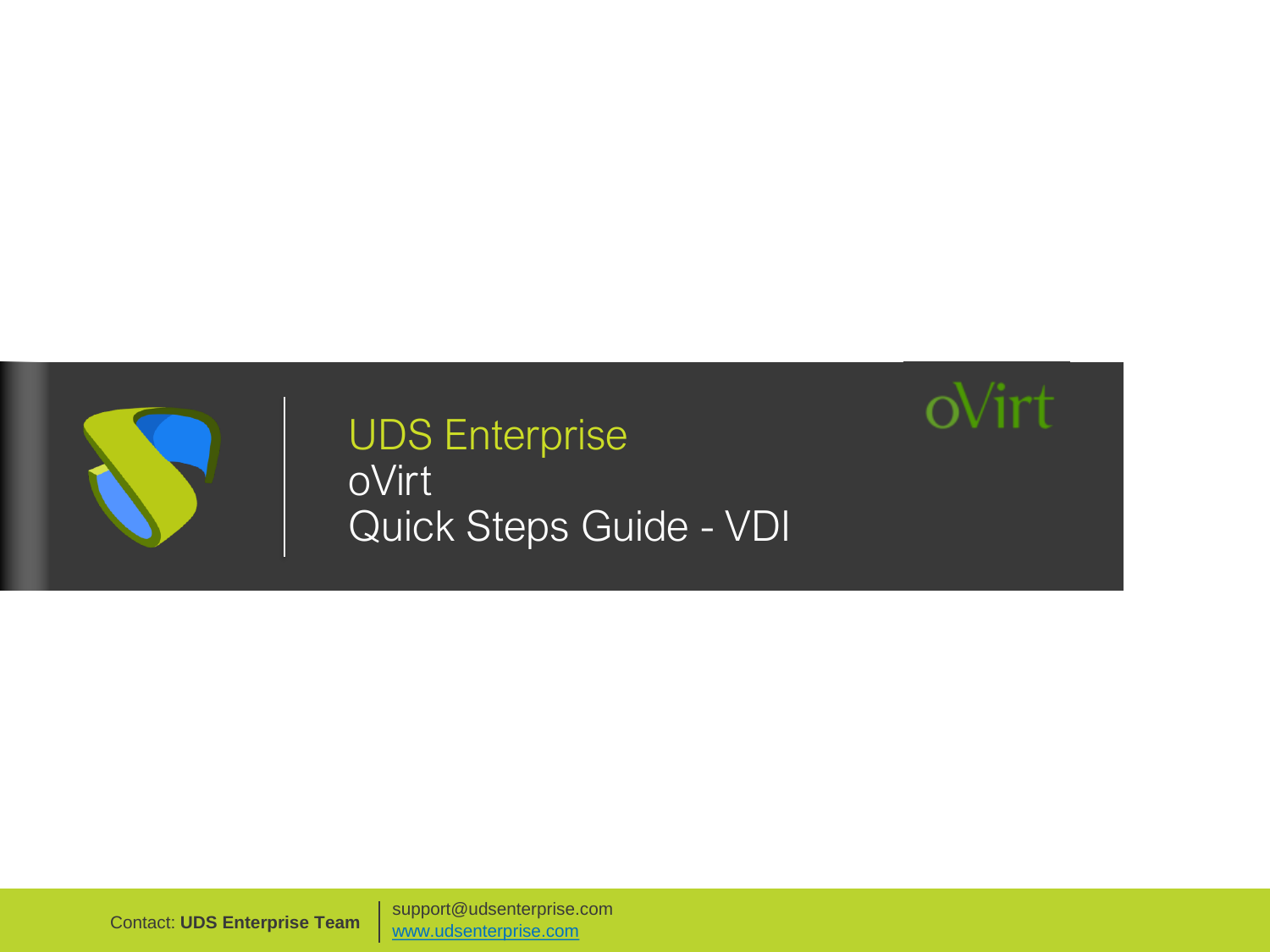

### Prepare your enviroment

Install & configure oVirt enviroment with at least:

- One oVirt node
- oVirt platform must be administered by an oVirt-engine

For further info: oVirt Official [Documentation](https://www.ovirt.org/documentation/)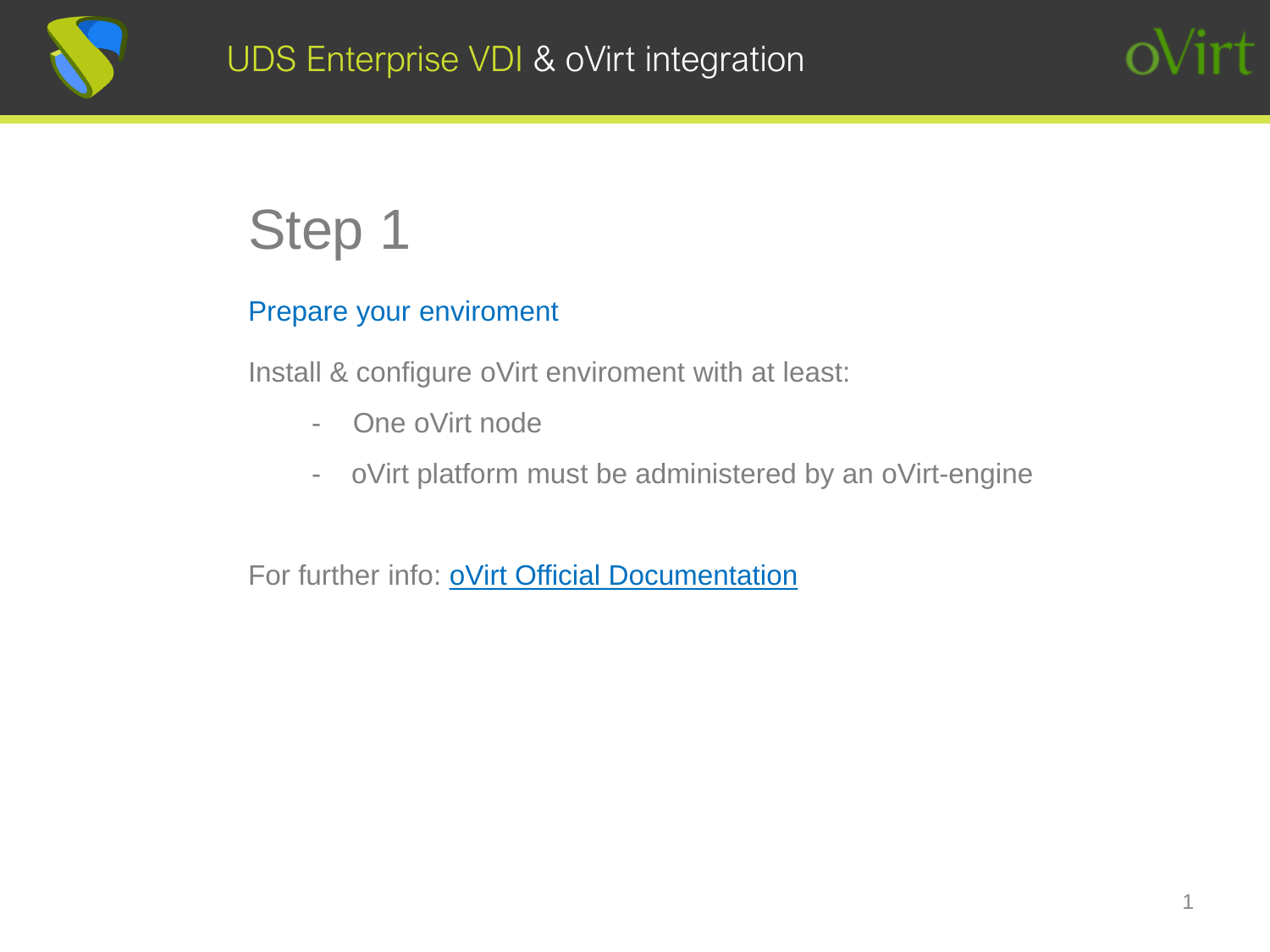

#### Prepare the virtual desktops's base image

Optimize your base image:

- Configure GPO
- Remove unnecessary components

Install in your base image:

- Favourite apps
- oVirt Guest Tools
- UDS Actor

For further info: **UDS Enterprise Installation, Administration and** 

#### User [Guide.](https://www.udsenterprise.com/media/filer_public/e8/1f/e81f1943-5f07-4e10-9241-dfc36bf28b75/uds-enterprise-30-user-administration-guide.pdf)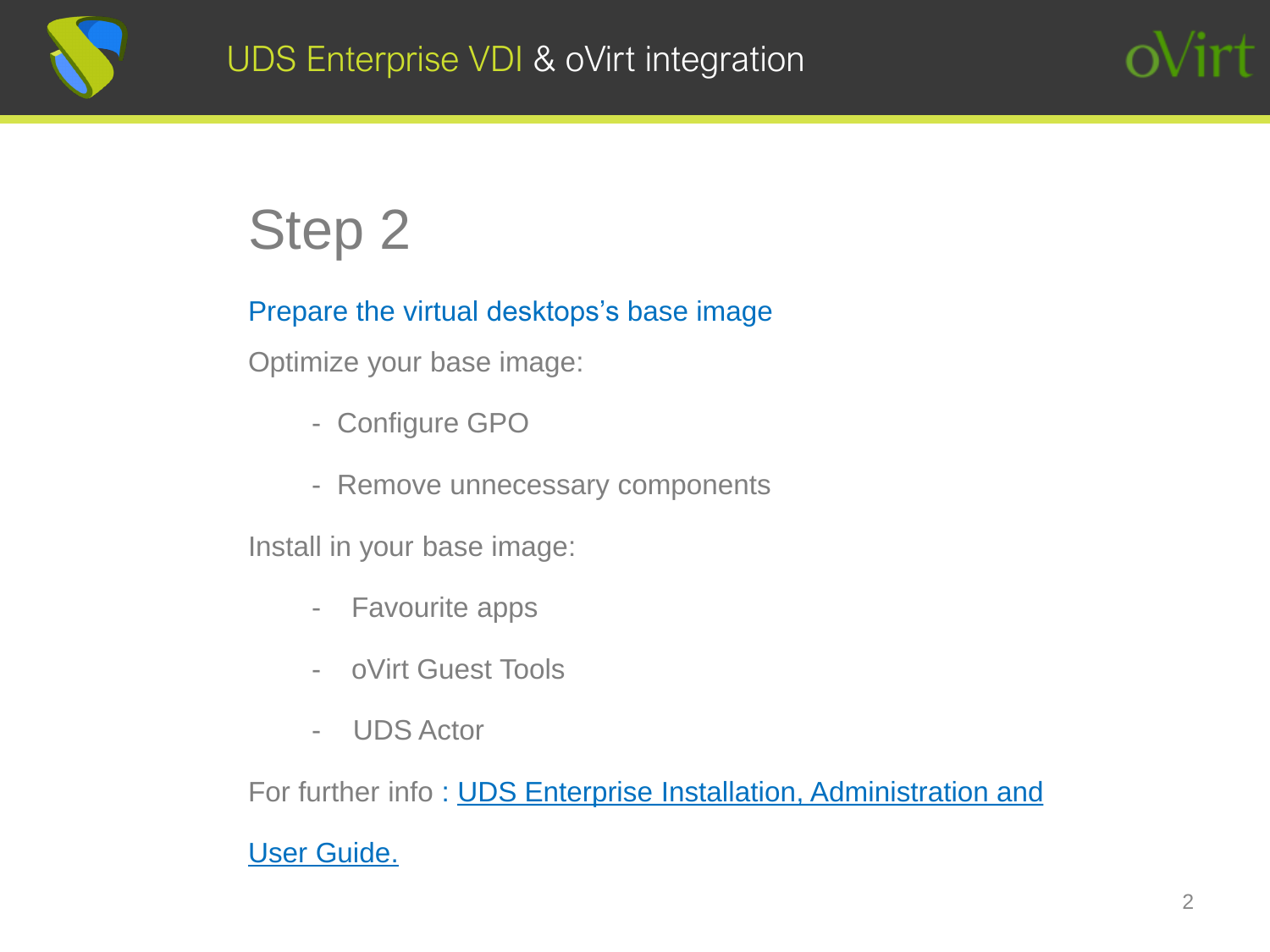



#### UDS Enterprise software installation

Install & configure UDS Enterprise components:

- MySQL
- UDS Server (broker)
- UDS Tunnel
- UDS Actor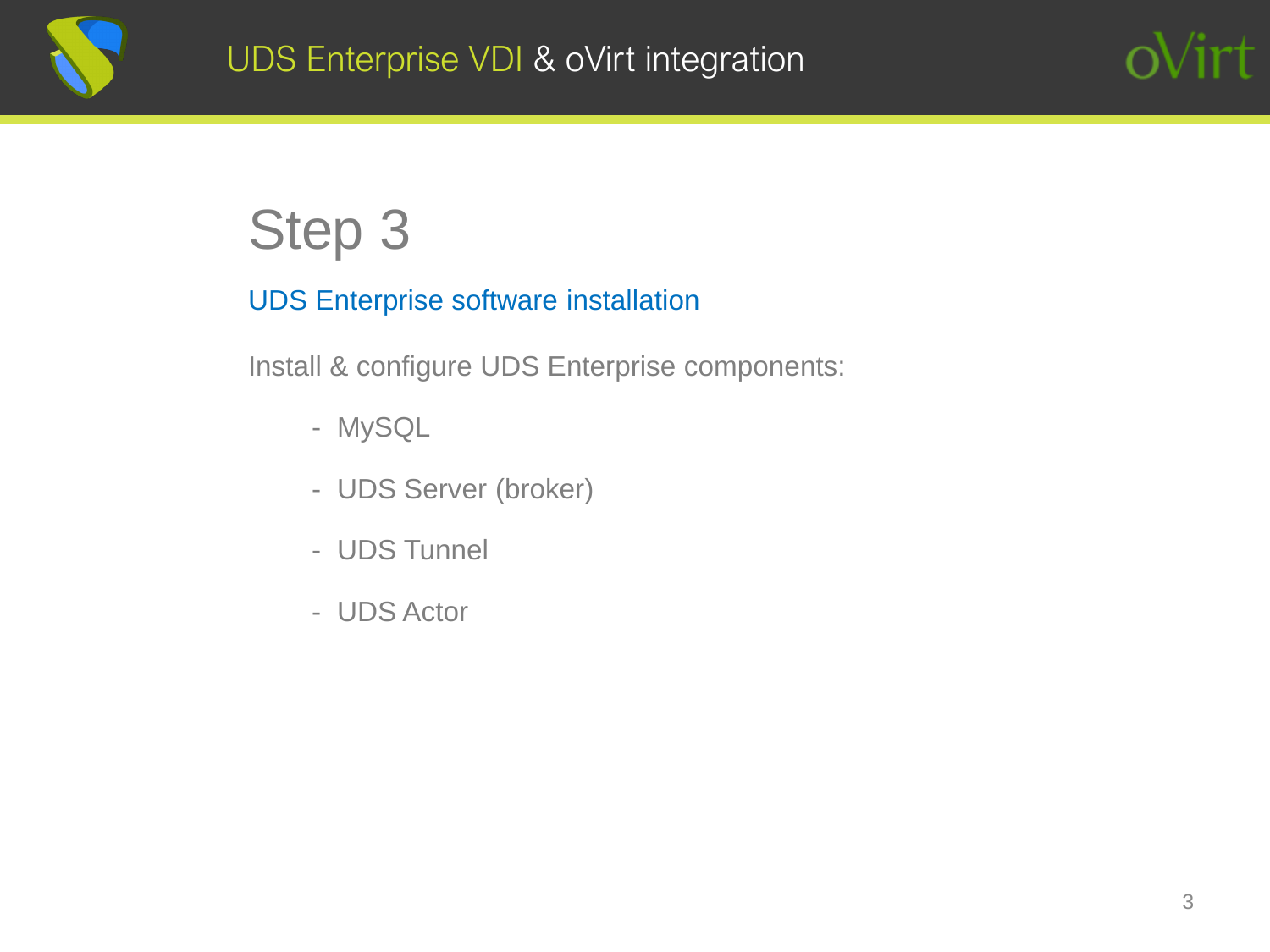



### Go to UDS Enterprise Administration Dashboard and add oVirt in the "Services" section

| $\sqrt{\ }$ UDS<br>UDS |                                                 |                              |                                                                                                                                                                                                                                                                                                                                                                                                                                                                                                                                                         |                                   | English $\blacktriangleright$ | aschumann $\blacktriangledown$ |  |  |
|------------------------|-------------------------------------------------|------------------------------|---------------------------------------------------------------------------------------------------------------------------------------------------------------------------------------------------------------------------------------------------------------------------------------------------------------------------------------------------------------------------------------------------------------------------------------------------------------------------------------------------------------------------------------------------------|-----------------------------------|-------------------------------|--------------------------------|--|--|
| <b>Co</b><br>þij       | Service providers                               |                              |                                                                                                                                                                                                                                                                                                                                                                                                                                                                                                                                                         |                                   |                               |                                |  |  |
| Ė                      | $\rightarrow$ Edit<br>$\sqrt{ }$ New $\sqrt{ }$ | <u>A</u> Permissions         | Maintenance                                                                                                                                                                                                                                                                                                                                                                                                                                                                                                                                             | 面<br>$t_{\perp}$ Export<br>Delete |                               |                                |  |  |
| Ξ<br>E.                | Filter                                          |                              | 1-5 of $5$ $\left  \left\langle \right. \left. \left. \left. \left( \left. \left. \right. \right. \right. \right. \left. \left. \right. \right. \right. \right. \right. \left. \left. \left. \left. \right. \right. \right. \left. \left. \left. \right. \right. \right. \left. \left. \left. \left. \right. \right. \right. \left. \left. \left. \right. \right. \right. \left. \left. \left. \left. \right. \right. \right. \left. \left. \left. \right. \right. \right. \left. \left. \left. \left. \left. \right. \right. \right. \right. \left. \$ |                                   |                               |                                |  |  |
| œ<br>es <sup>1</sup>   | Name                                            | Type                         | Comments                                                                                                                                                                                                                                                                                                                                                                                                                                                                                                                                                | <b>Status</b>                     | Services 个                    | <b>User Services</b>           |  |  |
|                        | $\Box$ oV ovirt                                 | oVirt/RHEV Platform Provider |                                                                                                                                                                                                                                                                                                                                                                                                                                                                                                                                                         | Active                            | $\circ$                       | 0                              |  |  |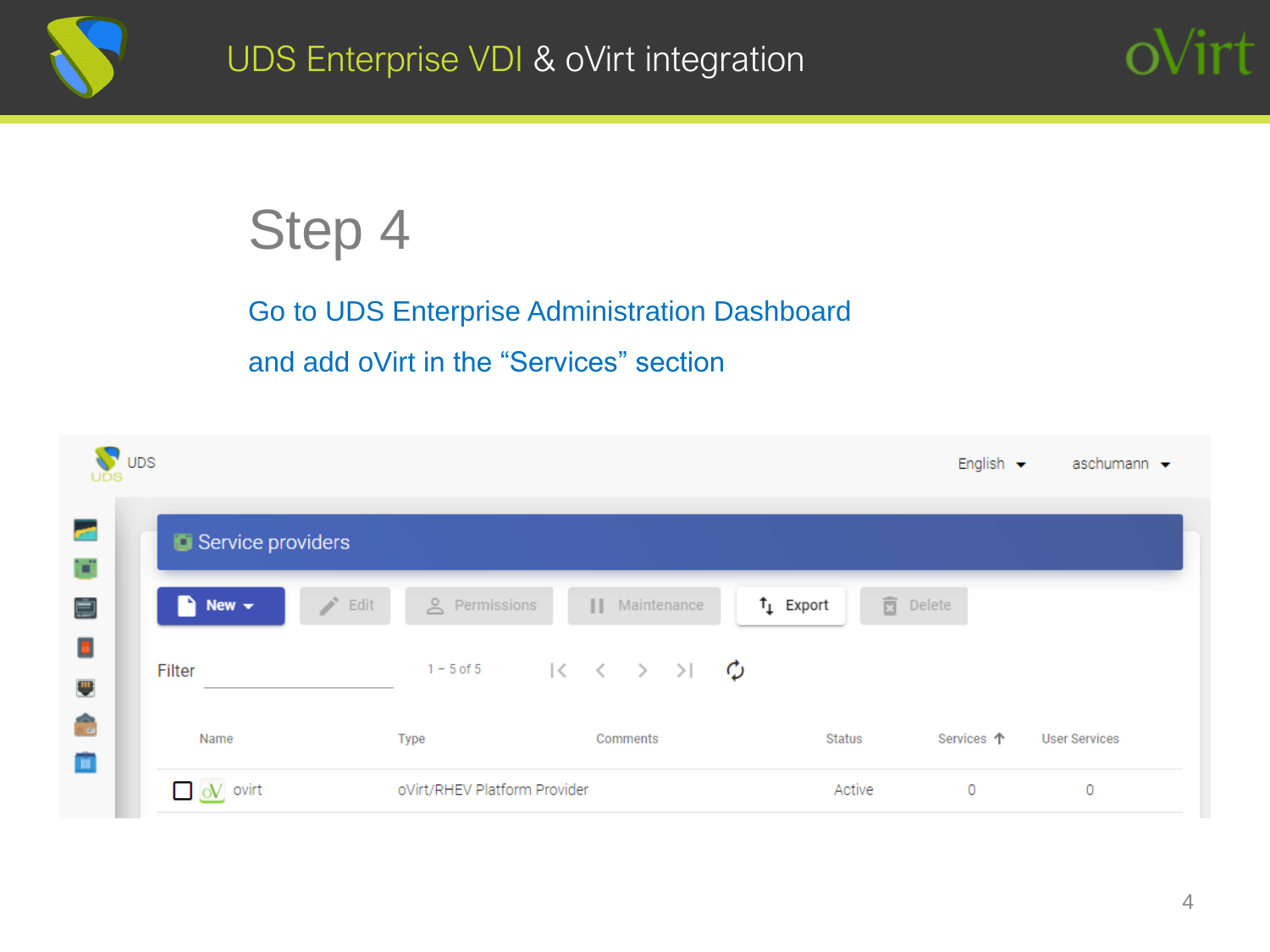

### Create your Authenticator/s, OS Manager/s & Transport/s

- Authenticators: Active Directory, Azure Active Directory, eDirectory, Radius, OpenLDAP, SAML, IP and Internal
- OS Managers: Linux, Windows (Persistent / Non-persistent)
- Transports: RDP, RDS, XRDP, NoMachine, PCoIP, SPICE,

X2Go, HTML5 and RDS through HTML5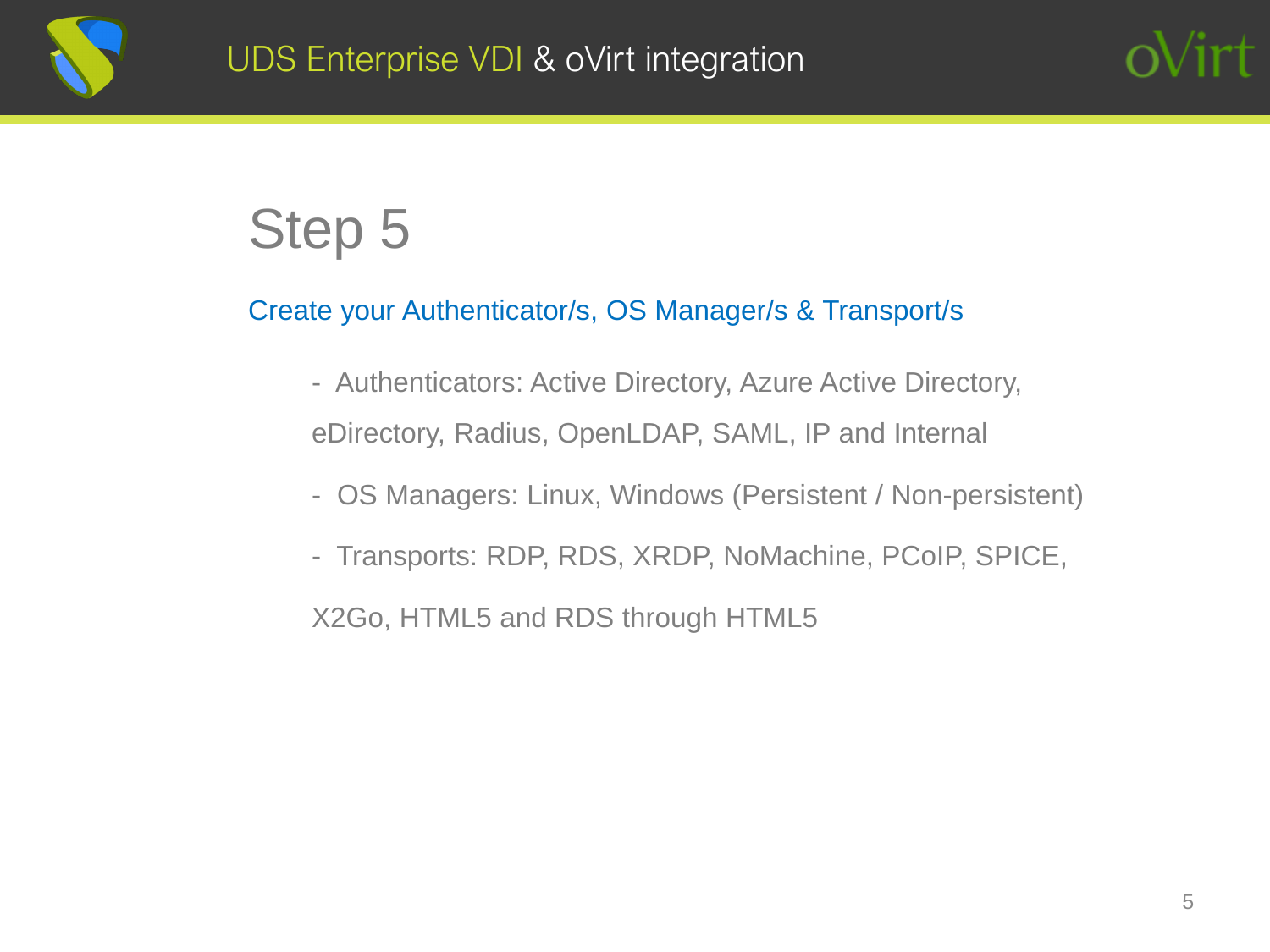



### Deploy Services Pool

- Deploy desktops from base image/s
- Assign Authenticator/es, OS Manager/s, Calendars &

Transport/s as needed

| <b>V</b> UDS |                         |                       |               |                |                                                                   |                 |         |                     | English $\blacktriangleright$ | aschumann $\blacktriangleright$ |
|--------------|-------------------------|-----------------------|---------------|----------------|-------------------------------------------------------------------|-----------------|---------|---------------------|-------------------------------|---------------------------------|
|              | <b>us</b> Service Pools |                       |               |                |                                                                   |                 |         |                     |                               |                                 |
|              | New                     | $\rightarrow$ Edit    |               | e Permissions  | $t_{\downarrow}$ Export                                           | <b>面</b> Delete |         |                     |                               |                                 |
|              | Filter                  |                       |               | $1 - 8$ of $8$ | $\begin{array}{ccccccc}\n&\times&\times&\times&\times\end{array}$ | ¢               |         |                     |                               |                                 |
|              | Name $\downarrow$       |                       | <b>Status</b> | User services  | In Preparation                                                    | Usage           | Visible | Shows<br>transports | Pool group                    | Parent service                  |
|              |                         | <b>O</b> P Windows 10 | Active        | $\circ$        | 0                                                                 | 0%              | yes     | yes                 | Default                       | OVirt                           |
|              | $\Box$ Ubuntu           |                       | Active        | $\circ$        | 0                                                                 | 0%              | yes     | yes                 | Default                       | <b>VAPP</b>                     |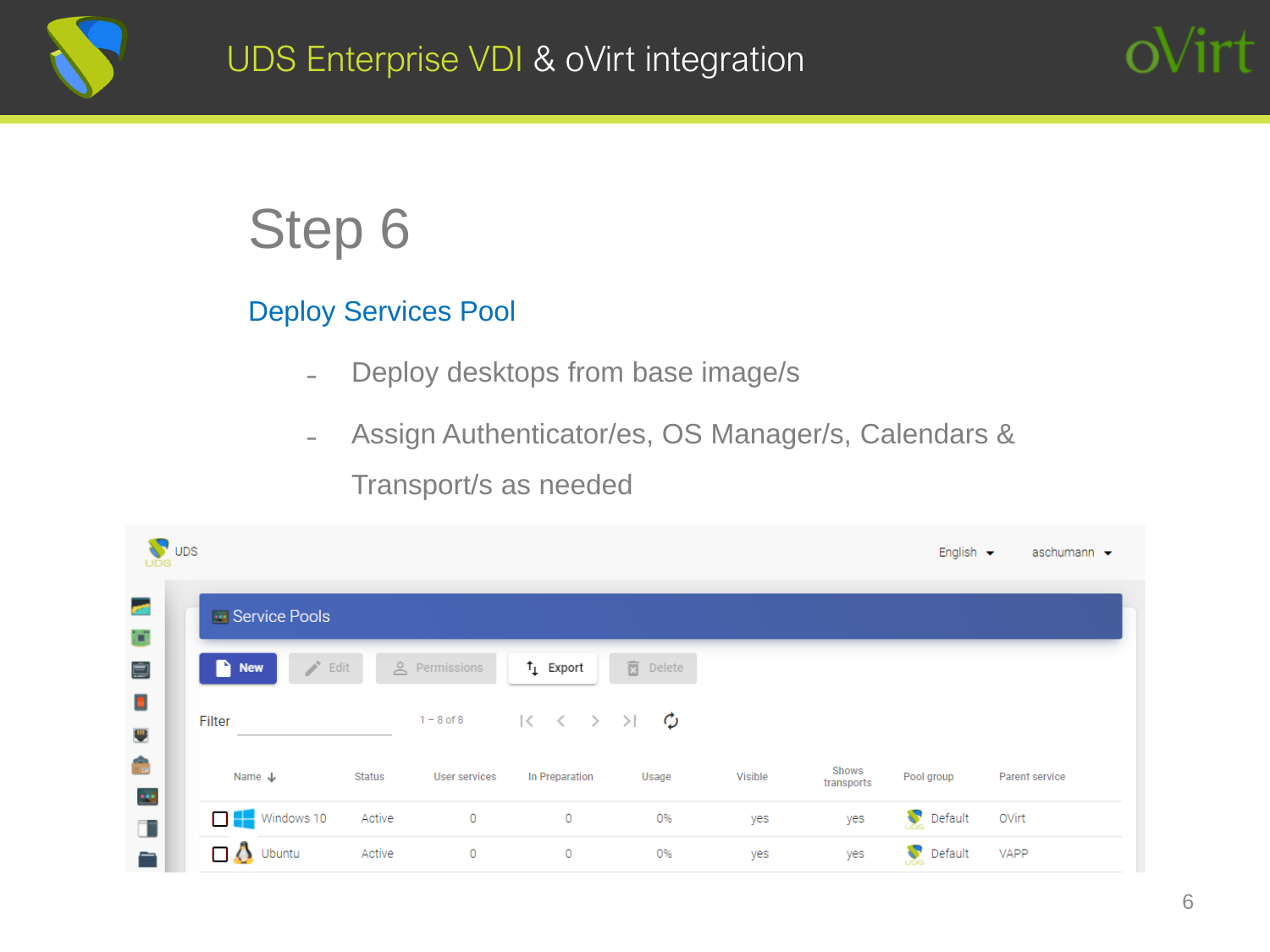



irt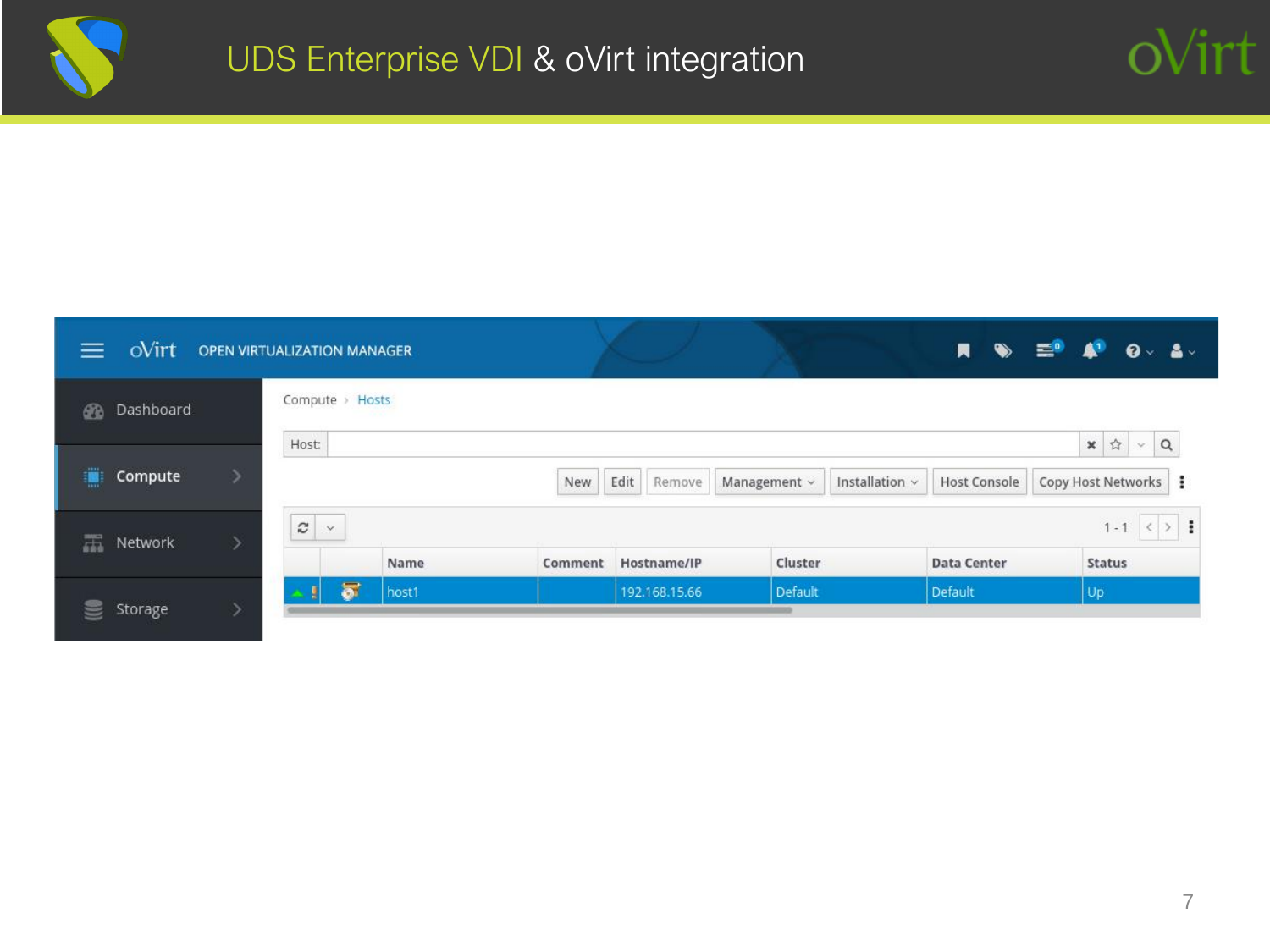



### Enjoy your virtual desktops provided by

### UDS Enterprise & oVirt!

| <b>W</b> UDS |                       | $\bigstar$ UDS Client | About | English $\leftarrow$   |
|--------------|-----------------------|-----------------------|-------|------------------------|
|              |                       |                       |       |                        |
|              | <b>UDS Enterprise</b> |                       |       |                        |
|              | Username*             |                       |       |                        |
|              |                       |                       |       |                        |
|              | Password              |                       |       |                        |
|              |                       |                       |       |                        |
|              | Login                 |                       |       |                        |
|              |                       |                       |       |                        |
|              |                       |                       |       |                        |
|              |                       |                       |       | © Virtual Cable S.L.U. |